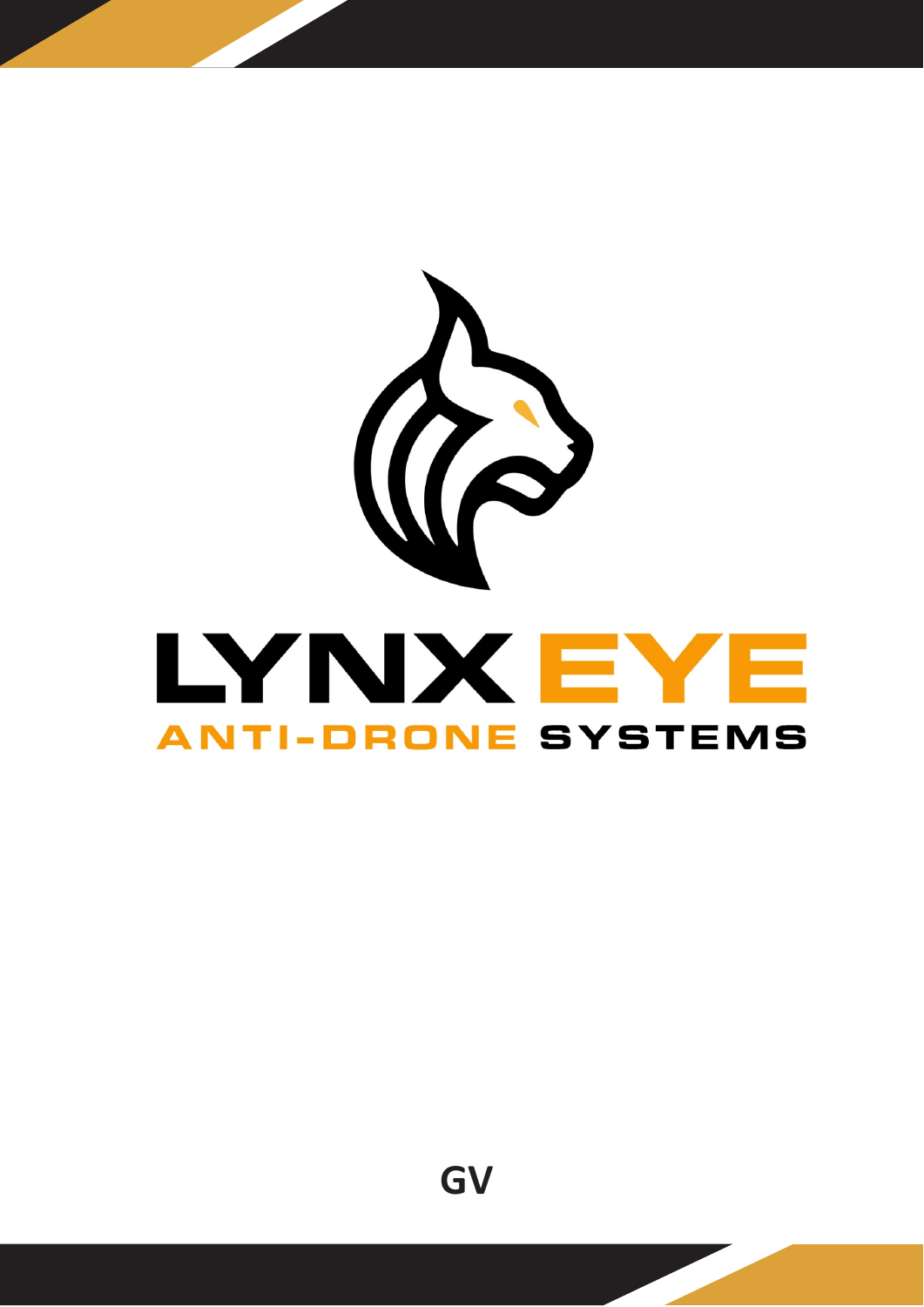**Lynx Eye GV**: Advanced anti-drone safety system, portable, with autonomous power, designed in a lightweight format for individual use and manufactured with high quality materials and resistance

**Lynx Eye GV** is an immediate defense system, a highly effective countermeasure against most civil and commercial drones.

Its configurable multiband action allows the inhibition of the drone threat by interfering and canceling the connection between the operator and its drone. This allowsto guarantee the total protection ofthe no-fly zones and confidential or considered critical areas.



The device has a double advanced functionality that allows:

- 1.Repel the threat by acting immediately on the drone, expelling it from the protected area and re-turning it to the point of origin.
- 2. Repel the threat by acting immediately on the drone, making it descent forcefully to proceed with its capture.